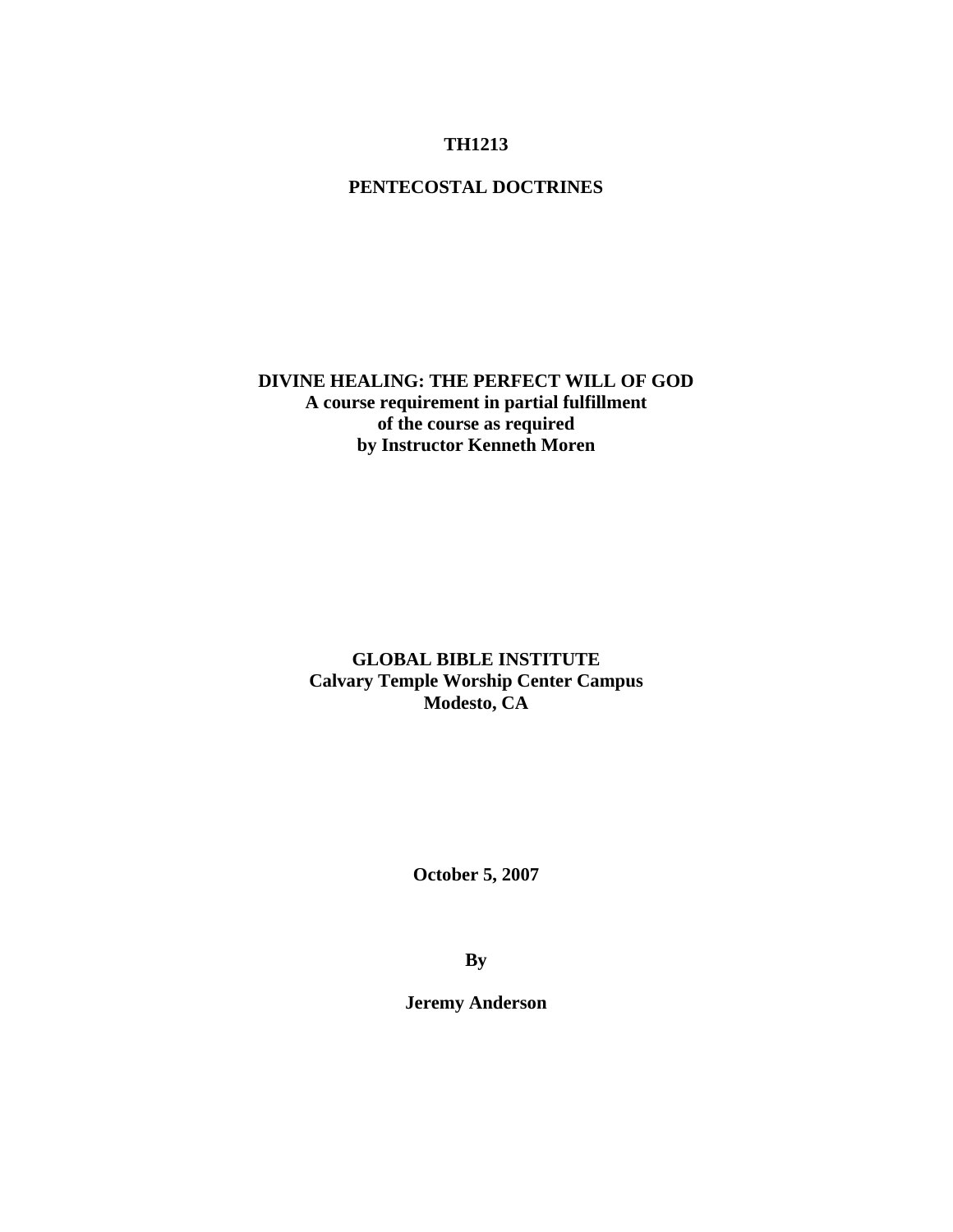### INTRODUCTION

"As we began to worship my neck was so stiff I could not turn my head…" Maria explained, "…but now my neck is completely healed!" she said as she turned her head side to side ecstatically. This is one of hundreds of healing miracles that have occurred in the last three years within the Chi Alpha ministry focused on evangelizing and discipling students on the four secular university and college campuses in Stanislaus and Merced.

With new students joining Chi Alpha gatherings and being approached during outreaches weekly, many questions surface from people who are not accustomed to the love and power of God being expressed through the manifestation of spiritual gifts. Words of knowledge, prophecy, discernment, miracles, and healing are the primary gifts practiced during outreaches. All of the gifts are practiced during gatherings. The most common gifts demonstrated by the Holy Spirit on a weekly basis are prophecy and healing. The most controversial gift of these is healing. Controversial with pre-Christians? No. But Christians that have been taught very little or incorrect biblical doctrine in the area of divine healing seem to struggle the most with the continual teaching and manifestation of this truth. The purpose of this research paper is to accurately unveil some fundamental truths of healing that liberate all Christians alike to pray for and receive healing without doubting that it is God's perfect will. This research paper is not a comprehensive compilation of all known biblical truths or answers to the questions that arise in the area of divine healing. At best, this paper will lay a basic foundation of scriptural truth allowing the reader to pray according to the will of God, and hopefully, provoke the reader to search and practice these truths consistently.

1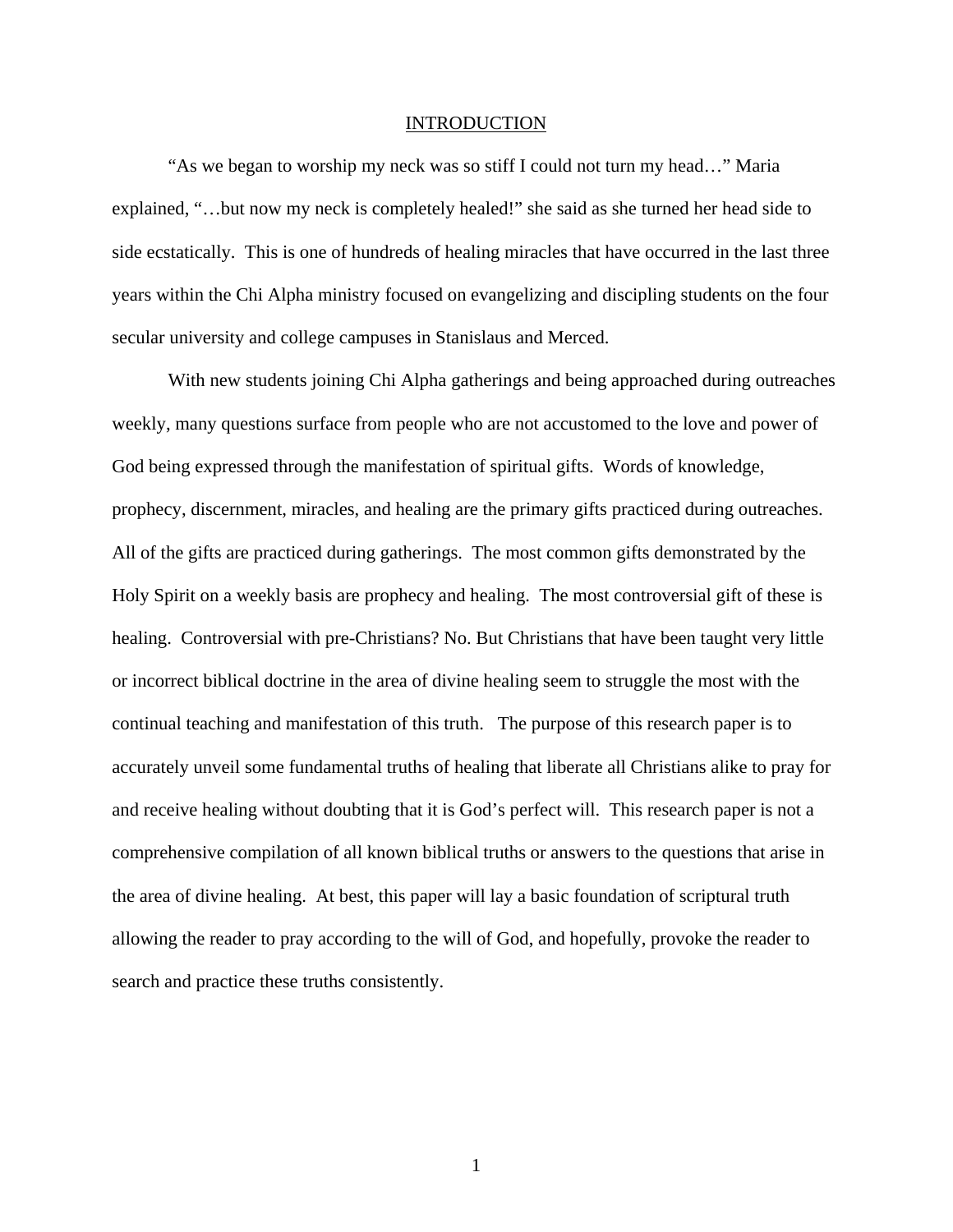#### THE SUPERIOR NATURE

 Perhaps the first way to step into the revelation of our Father as the Healer is to understand His nature. "Nature" speaks of the life, character, personality, and temperament of an individual. In a practical sense, someone's nature points to the effortless attributes of their life. To say someone is "a man" by nature is to point to an effortless attribute of their life that often co-notates specific instinctive behaviors that come with being "a man".

 In Exodus 15:26 the Father says, "…I am the Lord who heals you"(1) and points to one of His superior-nature (or supernatural) effortless attributes as the one Who is Healing. The presence of the One who is Healing carries specific instinctive behaviors and manifestations. He heals. Much like the testimony shared in the introduction of this paper, in the presence of the Healer His super-nature, which is superior to our nature, brings healing where there is need and faith.

 "It is God's nature to heal…Certainly, if it was His nature to heal then (in the Old Testament), it is His nature to heal now. He does not change."(2) The Father revealed Himself to man as the Healer and He is the author of Healing. The bible makes it clear that Jesus is the exact representation of the Father (John 14:9; Heb. 1:3) He "…went about doing good and healing all who were oppressed by the devil."(3) This is the will of our Father and included the job description of Christ who instructed all His believers to do the same (Mark 16: 17-18).

While it would be foolish to focus on Satan in a way that brings doubt, fear, or causes our heart to be impressed with his power, it would be equally foolish to ignore the defined nature and

\_\_\_\_\_\_\_\_\_\_\_\_\_\_\_\_\_\_\_\_\_\_\_\_\_\_\_

 <sup>(1) (3)</sup> Nelson, Thomas Inc. *The Holy Bible: New King James Version*. (Nashville, TN: Thomas Nelson Inc., 1985), 64, 977.

 <sup>(2)</sup> Menzies, William W., Horton, *Stanley M. Bible Doctrines: A Pentecostal Perspective*. (Springfield, MO: Gospel Publishing House, 1993), 193.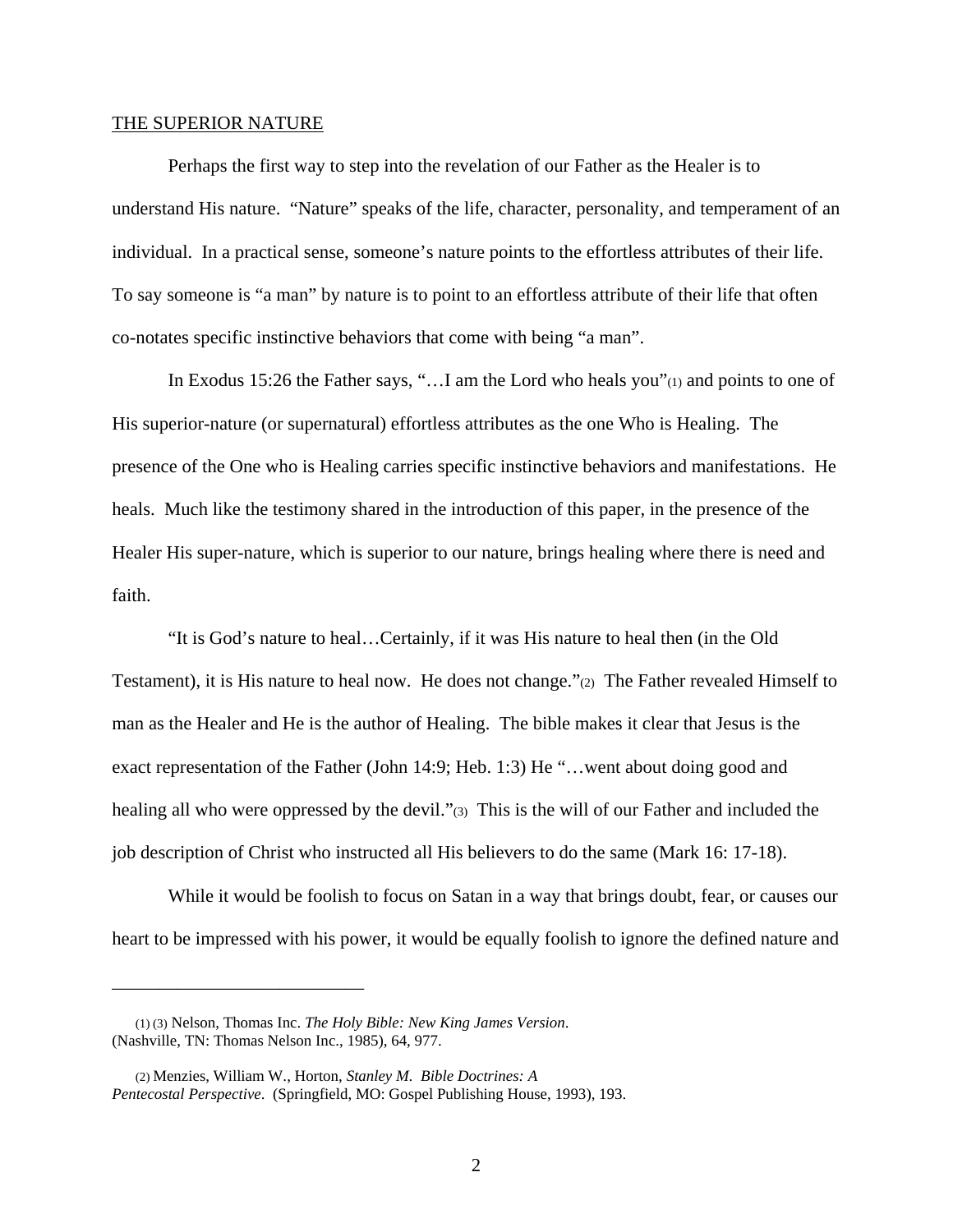attributes that he possesses. Understanding the effortless attributes of our adversary allows us to determine the instinctive behaviors and manifestations of his super-nature in order to bring him under the authority of Jesus' Name.

"The devil himself is the author of sickness and death. God should not be blamed for human tragedy or misery; they are the product of the devils work (James 1:17)." $\alpha$ ) This scripturally based statement could easily be reinforced by numerous biblical examples and instructions. Here is a simple breakdown: death is the eventual result of sickness and disease – death is a curse that came with the fall of man (Genesis 3:19) – which, by default, makes sickness, disease, and death the result of a sin-nature. Not that all sickness and disease, people experience is a result of their personal sin, but sickness and disease is in the world because of Adam and Eve's agreement with Satan. Sin-nature and Satanic-nature are synonymous.

Therefore, the only biblical conclusion to be made about the nature of Satan and God is as follows: all sickness is from Satan and all healing is from God. God is good. The devil is bad. Healing is good. Sickness and disease (product of a curse) is bad. Jesus came to give life. Satan came to kill. They will never switch roles. To attribute the work of Satan in someone's life (through sickness) to our Father, the Healer, is blasphemy. It does not exist in God's nature to promote sickness or prevent healing.

#### THE NEW COVENANT REVELATION

\_\_\_\_\_\_\_\_\_\_\_\_\_\_\_\_\_\_\_\_\_\_\_\_\_\_\_

It is essential to understand the benefits of the New Testament, or new covenant, given to us through the life, death, and resurrection of Jesus Christ in order to understand the will of God

 <sup>(1)</sup> Menzies, William W., Horton, *Stanley M. Bible Doctrines: A Pentecostal Perspective*. (Springfield, MO: Gospel Publishing House, 1993), 192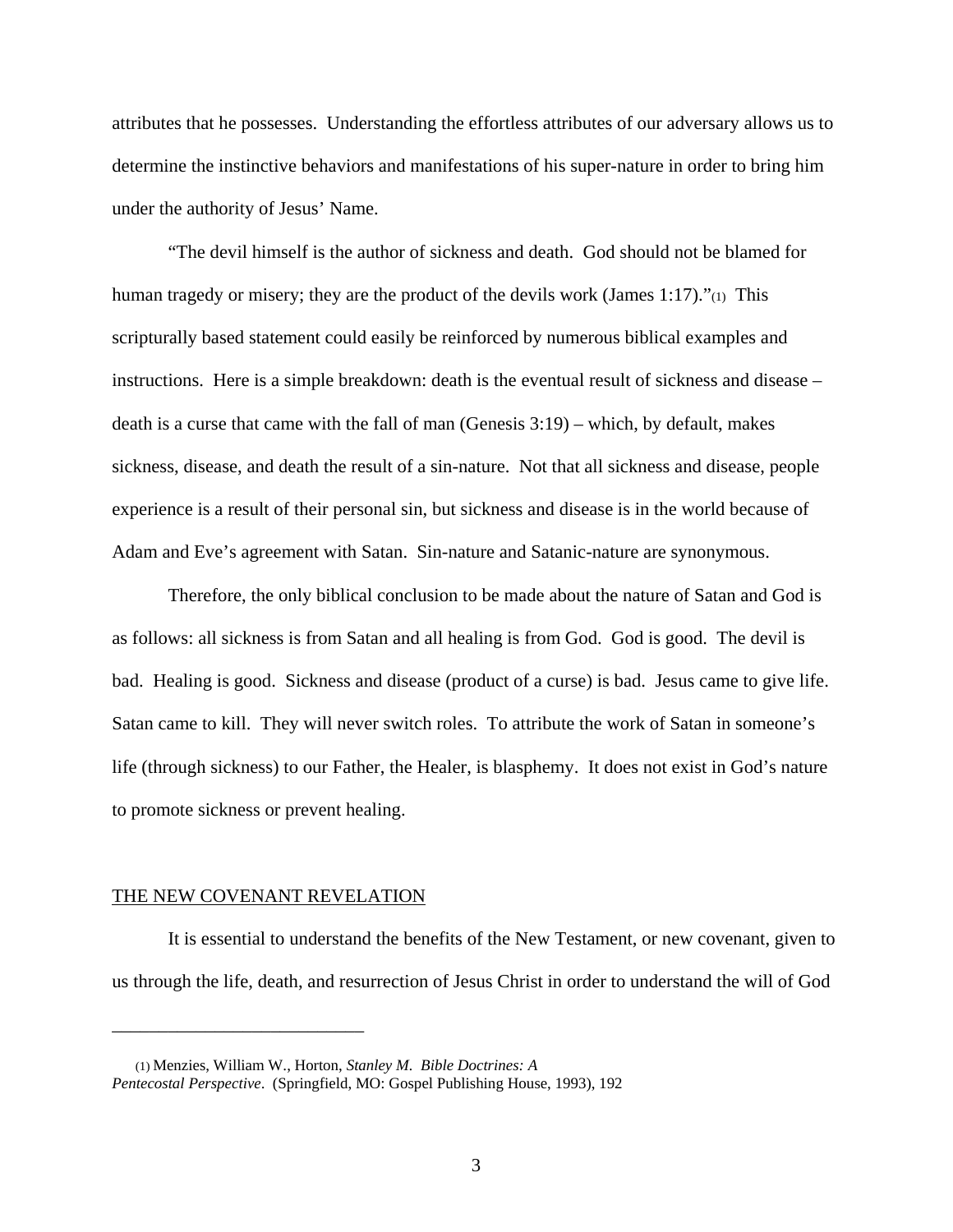for all to be healed. Arguments often arise when believers read scriptures from the Old Testament that seem to portray God as one promotes sickness or prevents healing for His children. The book of Job is most commonly used to determine that God allows sickness so that we can demonstrate our loving commitment and faithfulness to God in physical affliction from Satan. While there is no denying the events in Job's life, the reality remains that we live under the new covenant provided in Jesus Christ that restores us to a place in God's favor that Job did not have access to. Job walked through his trials under the law of the old covenant (or testament). Simply put, the old covenant is the revelation of the curse of sin through the law. While the Old Testament scriptures are true, there is a superior revelation given to us through the new covenant in Christ Jesus, the revelation of the law of the Spirit and life through the cross. The old covenant is no less true, it is simply an inferior revelation of truth we posses today in Christ (Rom.8:2). "Christ was made a curse for us so that we might be set free from the law's curse on sin (Galatians 3: 10-14)."(1) Fore example, while the law of gravity is true, the law of lift, which allows airplanes that weigh tons of pounds to fly, is superior to the law of gravity. Our new covenant revelation of healing is superior to the old covenant. He heals and forgives all!

King David wrote, "Bless the Lord O my soul, and forget not all His benefits: Who forgives all your iniquities, Who heals all your diseases."(2) Throughout scripture God unveils the understanding that all salvation and all healing are equally provided in the nature, will, and benefits of our Father. Author T.L. Osborn put it best in this synopsis, "We do not tolerate sin in our lives because Jesus bore our sins. Neither do we need to tolerate sickness in

\_\_\_\_\_\_\_\_\_\_\_\_\_\_\_\_\_\_\_\_\_\_\_\_\_\_\_

 <sup>(1)</sup> Menzies, William W., Horton, *Stanley M. Bible Doctrines: A Pentecostal Perspective*. (Springfield, MO: Gospel Publishing House, 1993), 198.

 <sup>(2)</sup> Nelson, Thomas Inc. *The Holy Bible: New King James Version*. (Nashville, TN: Thomas Nelson Inc., 1985), 535.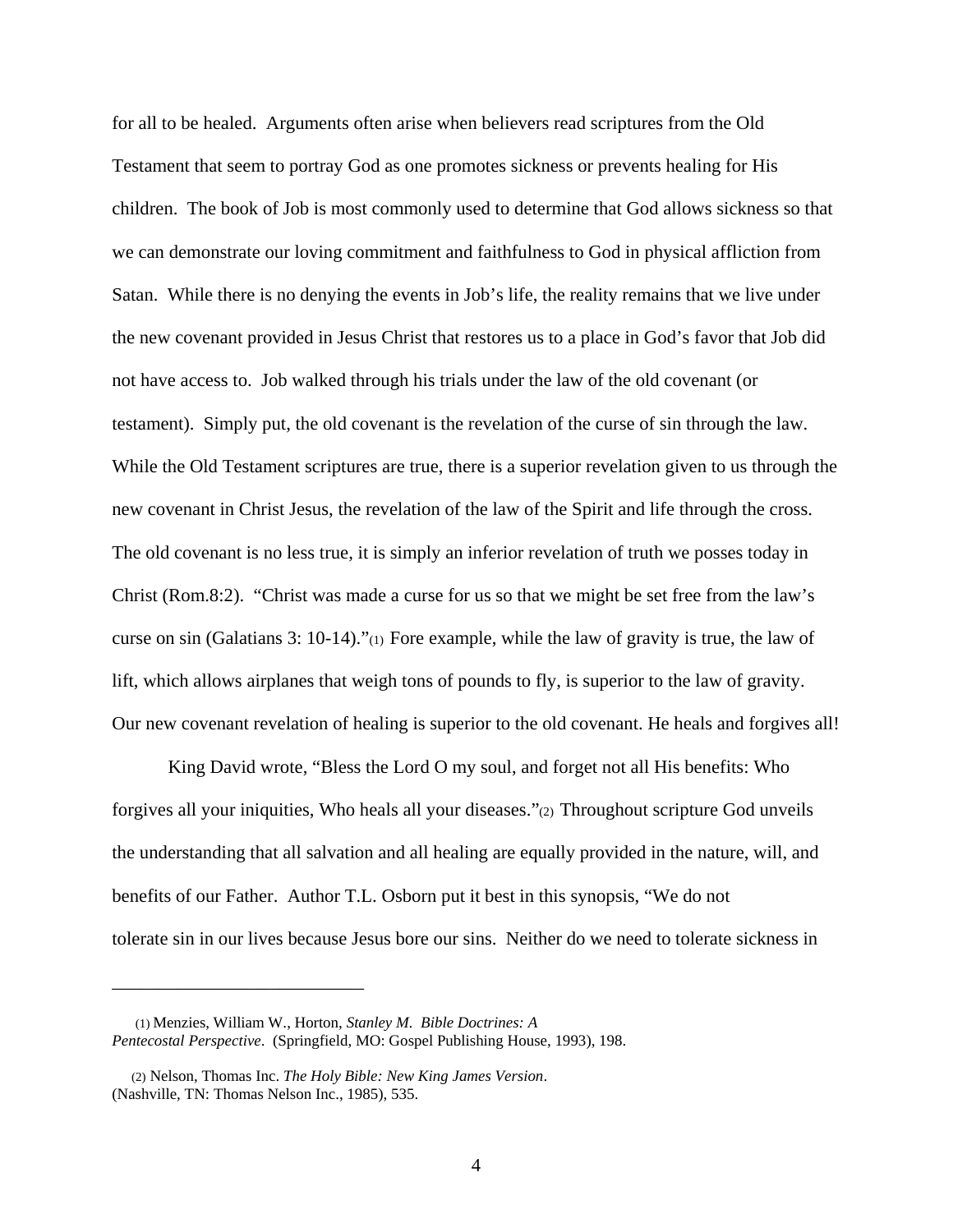our bodies because Jesus bore our sicknesses. 'Himself took our infirmities [weaknesses], and bore our sicknesses [diseases].' (Matthew 8:17). 'Surely he has borne [carried away] our grief's [sicknesses and diseases], and carried our sorrows [pains].' (Isaiah 53:4)."(1)

From the old covenant to the new covenant it is clear that all sin, sickness, disease, pain, sorrow, and much more was completely paid for and only needs to be received by faith. In the same way we understand by faith that God has provided our salvation and the Baptism in the Holy Spirit – these only need to be received, we know that healing has been provided and simply needs to be received by faith. There is no question as to weather or not God has chosen to heal us. He has already made that choice once and for all in Christ.

### THE NORMAL CHRISTIAN EXPERIENCE

\_\_\_\_\_\_\_\_\_\_\_\_\_\_\_\_\_\_\_\_\_\_\_\_\_\_\_

To receive the blessings of God it is necessary to exercise faith in what He says above what is seen, felt, or experienced. It is vital to the Christian life that personal experiences rise to the level of God's word rather than trying to bring God's word down to the level of personal experiences. If a Christian has prayed with others for healing often they have most likely experienced someone not receiving their healing at some point. This experience provides a wonderful opportunity to exercise faith in God's word while living in the tension between God's promise for healing and the experience that is not currently in alignment with God's promise (an unhealed body). The unfortunate reality is that many Christians have sacrificed the truth of God's word and His superior nature on the altar of human reasoning, concluding that because someone was not healed, God must have chosen not to heal them. That assumption is equal to

 <sup>(1)</sup> Osborn, T.L. *Healing The Sick*. (Tulsa, OK: Harrison House Inc., 1992), 27.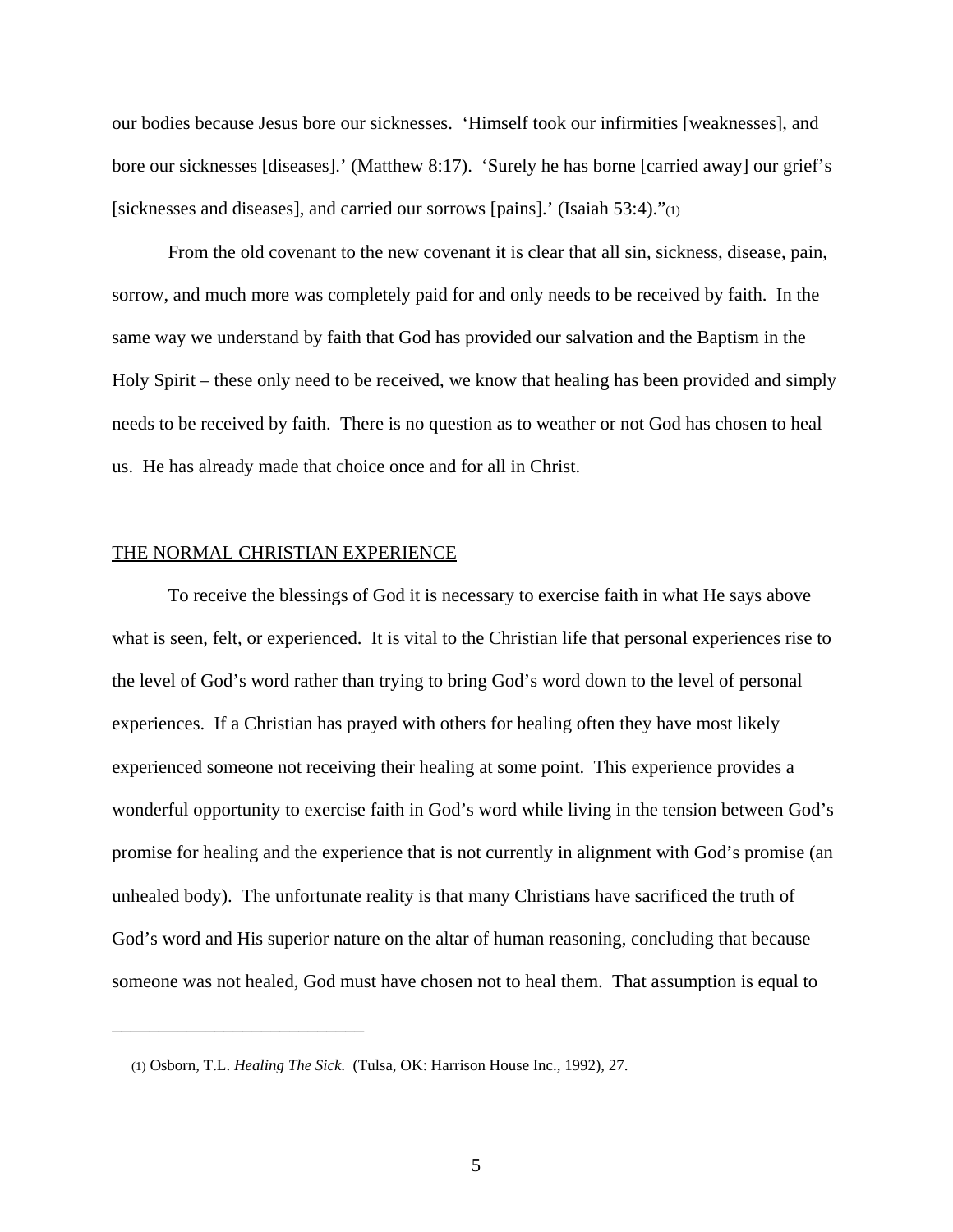reasoning that because they prayed with someone to receive salvation, and the person did not walk out their salvation, it must not have been God's will to save them. Remember, all healing and all salvation is paid for equally in the exact same covenant (Psalm 103:2-3; 53:3-5). It is an inaccurate application of reasoning to say that God "chose not to heal". This reasoning is made in a moment whereby someone desires answers they do not have. Yet faith in what God has promised and provided in healing and salvation is the substance and evidence that must be exercised when the natural does not come in alignment with the supernatural.

"We must redefine "normal" Christianity so it lines up with God's idea of normal, not the definition we have accepted and grown accustomed to based on our experiences (or lack thereof)."(1) If the church accepts, at any point, that God is the author of sickness or He would choose not to heal then the church has transgressed from the normal Christian experience. "The Apostolic Church practiced divine healing, as Jesus clearly intended. (The authority of Matt.10:1 was never rescinded.) It was expected that supernatural deliverance from physical disorders should characterize the normal assembly in the first century."(2)

## THE PRAYER OF FAITH

\_\_\_\_\_\_\_\_\_\_\_\_\_\_\_\_\_\_\_\_\_\_\_\_\_\_\_

 If believers expect people to have faith in praying for and receiving healing they must be convinced of the will of God. If a person is not sure God's will has chosen to heal, they will not likely have the faith to pray or receive. "Where there is a greater atmosphere of faith, there will be more healings."(3) If a believer thinks God has possibly chosen not to heal, how should they

 <sup>(1)</sup> Johnson, Bill. *The Supernatural Power of a Transformed Mind: Access to a Life of Miracles*. (Shippensburg, PA: Destiny Image Publishers Inc., 2005), 31.

 <sup>(2) (3)</sup> Menzies, William W., Horton, *Stanley M. Bible Doctrines: A Pentecostal Perspective*. (Springfield, MO: Gospel Publishing House, 1993), 199.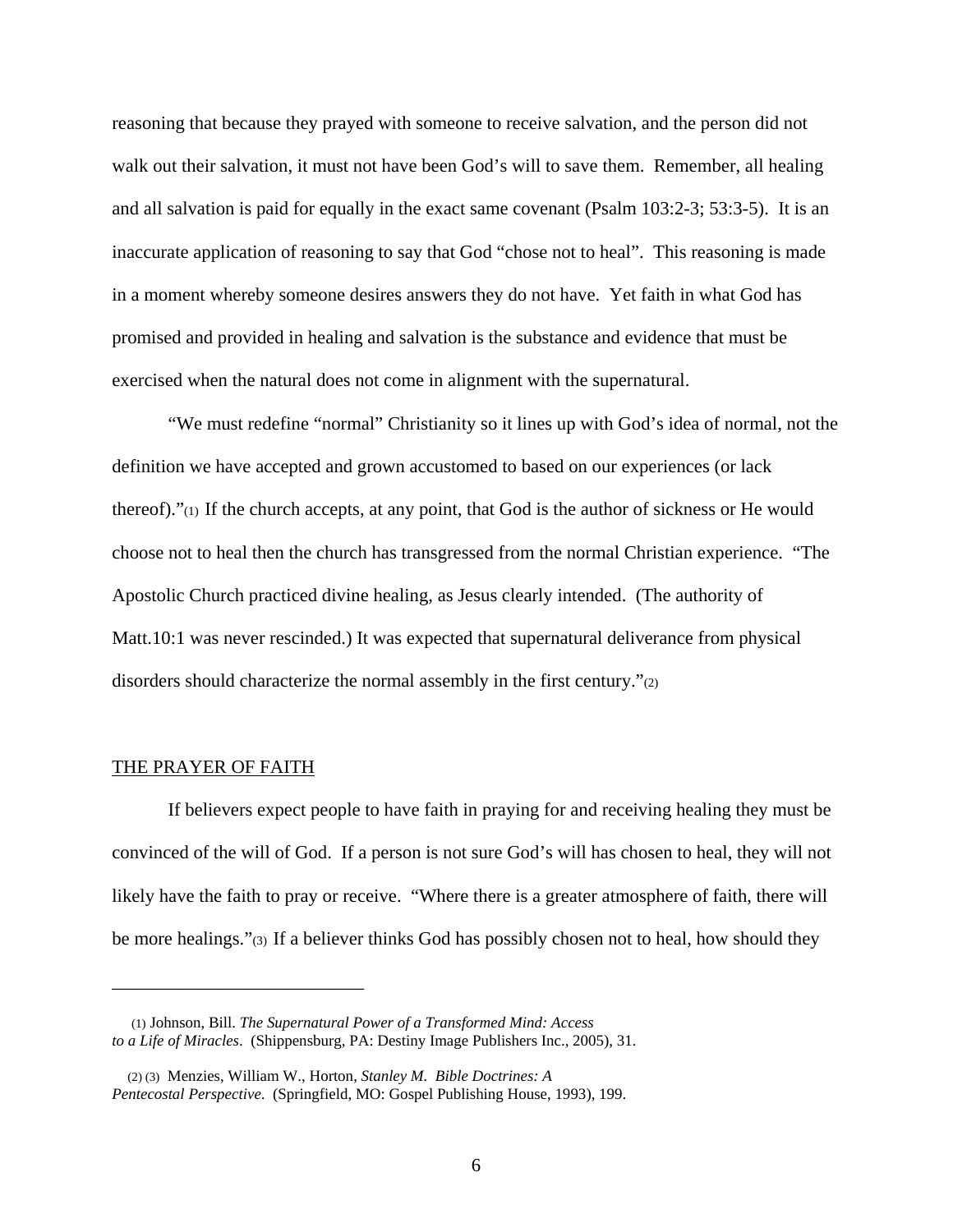pray? Imagine if any of the following reasoning's commonly applied to divine healing were applied to salvation: "How many would be saved if they never heard a message on salvation? Or if, when the subject of salvation was addressed, the main points expounded were: (1) Maybe it isn't God's will to save you. (2) Perhaps your sin is for God's glory (3) Perhaps God is using this sin to chastise you. (4) Be patient in your sin until God wills to save you. (5) The day of miracles (conversion) is past."(1)

### **CONCLUSION**

It is clearly inconsistent with scriptures and the new covenant to say God would withhold healing He has already provided or He would put sickness on anyone. Anything believed about the Father that can not be substantiated in the life of Jesus Christ reveals an area where repentance (change in thinking) is required. Jesus was and is the perfect representation of the Father (John 14:9; Heb. 1:3) and He always healed and never laid hands to bring sickness and disease on people. Nor did Jesus ever withhold (or choose not to) heal someone who desired. Not even to teach them to love and trust God more. From the prophetic declarations of King David in Psalm 103:2-3 to the defined job description of the Messiah in Isaiah 53:3-5 and 1 John 3:8 it is clear that divine healing is always the will of God. Sin and sickness were brought about by the same curse. Divine healing and salvation have already been provided for in every instance. "Divine healing is an integral part of the gospel. Deliverance from sickness is provided for in the atonement, and is the privilege of all believers."(2) Pray the prayer of faith and heal the sick!

\_\_\_\_\_\_\_\_\_\_\_\_\_\_\_\_\_\_\_\_\_\_\_\_\_\_\_

 <sup>(1)</sup> Osborn, T.L. *Healing The Sick*. (Tulsa, OK: Harrison House Inc., 1992), 28.

 <sup>(2)</sup> Menzies, William W., Horton, *Stanley M. Bible Doctrines: A Pentecostal Perspective*. (Springfield, MO: Gospel Publishing House, 1993), 206.